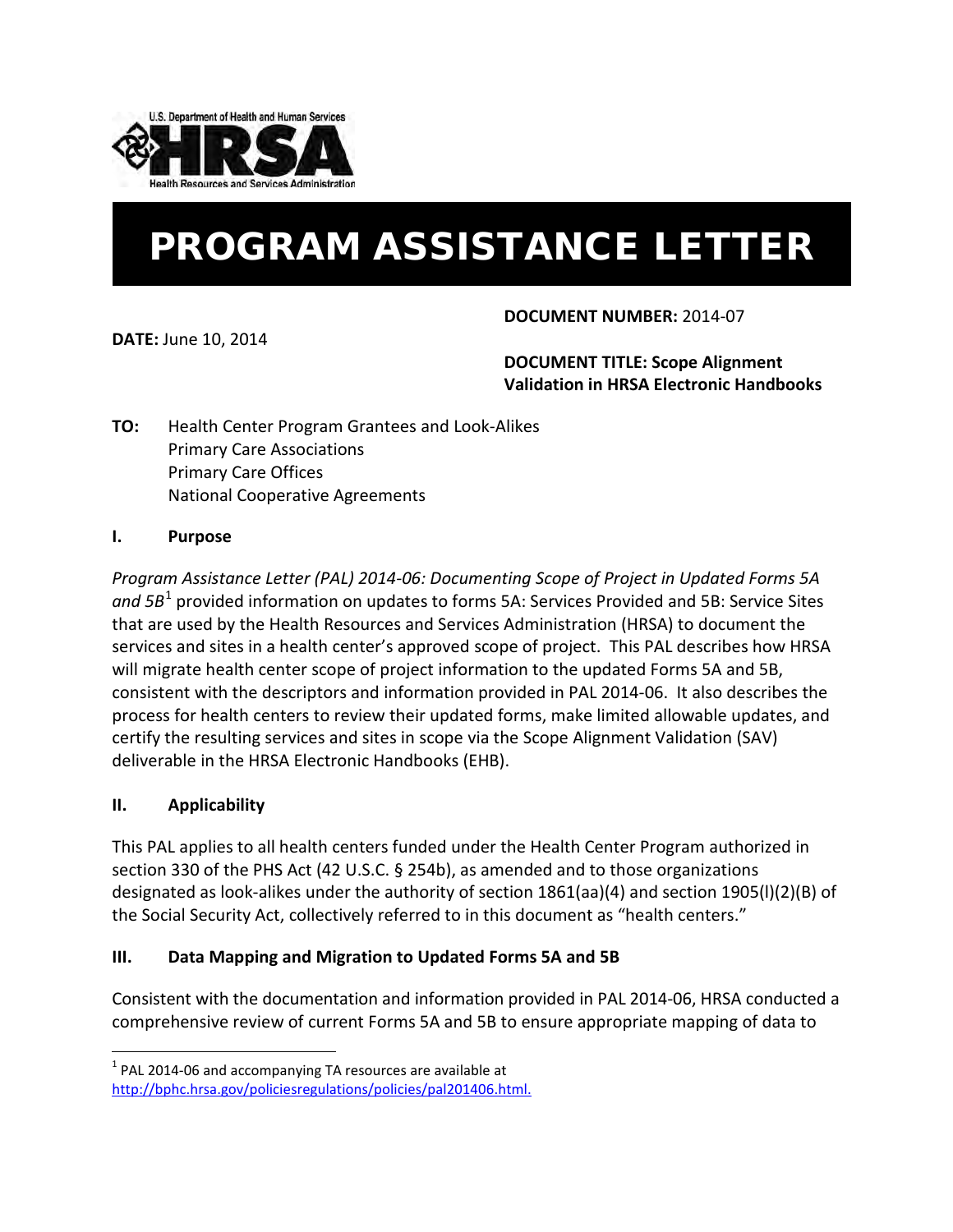the updated forms. For Form 5A, this mapping process included aligning services with the descriptors referenced in PAL 2014-06. In addition, HRSA reviewed all entries included in the "other" category and removed or consolidated them, as appropriate, to be consistent with the updated Form 5A and accompanying service descriptors.

Based on this mapping methodology, HRSA will migrate the data in each health center's Forms 5A and 5B as of June [2](#page-1-0)7, 2014 to the updated forms in EHB. $<sup>2</sup>$ </sup>

# **IV. Scope Alignment Validation (SAV) Overview**

Health centers will have a one-time opportunity through a Scope Alignment Validation (SAV) deliverable in EHB to ensure that the updated Forms 5A and 5B accurately reflect the current services provided and the sites operated by the health center, consistent with the new standard descriptors and instructions announced in PAL 2014-06.

As part of SAV, each health center will (1) review the data that was migrated to the updated Forms 5A and 5B, (2) accept the data or make limited updates, as described in sections V and VI below, and (3) certify either to the accuracy of its updated Forms 5A and 5B or identify that additional changes are needed to reflect an accurate scope of project.

The SAV deliverable will be available to health centers in EHB from June 30, 2014 to July 23, 2014. **If a health center does not complete the SAV deliverable by the deadline, the health center's scope of project will be automatically updated to reflect the health center's data as migrated by HRSA on June 27, 2014.** 

Following the SAV deliverable period, the data in Forms 5A and 5B as of July 24, 2014 will be HRSA's official record of each health center's approved scope of project for services and sites. In addition, to ensure the continued integrity of the data, health centers will be required to recertify the accuracy of their scope of project on an annual basis in future applications for ongoing funding/look-alike designation.

# **V. SAV Process for Form 5A: Services Provided**

## Step 1: Reviewing Services in the Updated Form 5A

 $\overline{a}$ 

As part of the SAV deliverable, health centers will be presented with their updated Form 5A that lists all the services and service delivery methods in their scope of project mapped from their most recent Form 5A. Health centers will review each service and service delivery method on Form 5A to ensure that it accurately represents the current services provided by the health center, consistent with the service and service delivery method descriptors referenced in PAL 2014-06.

<span id="page-1-0"></span> $2$  Any services and/or sites pending verification in EHB will be migrated once the health center verifies them as implemented (following SAV).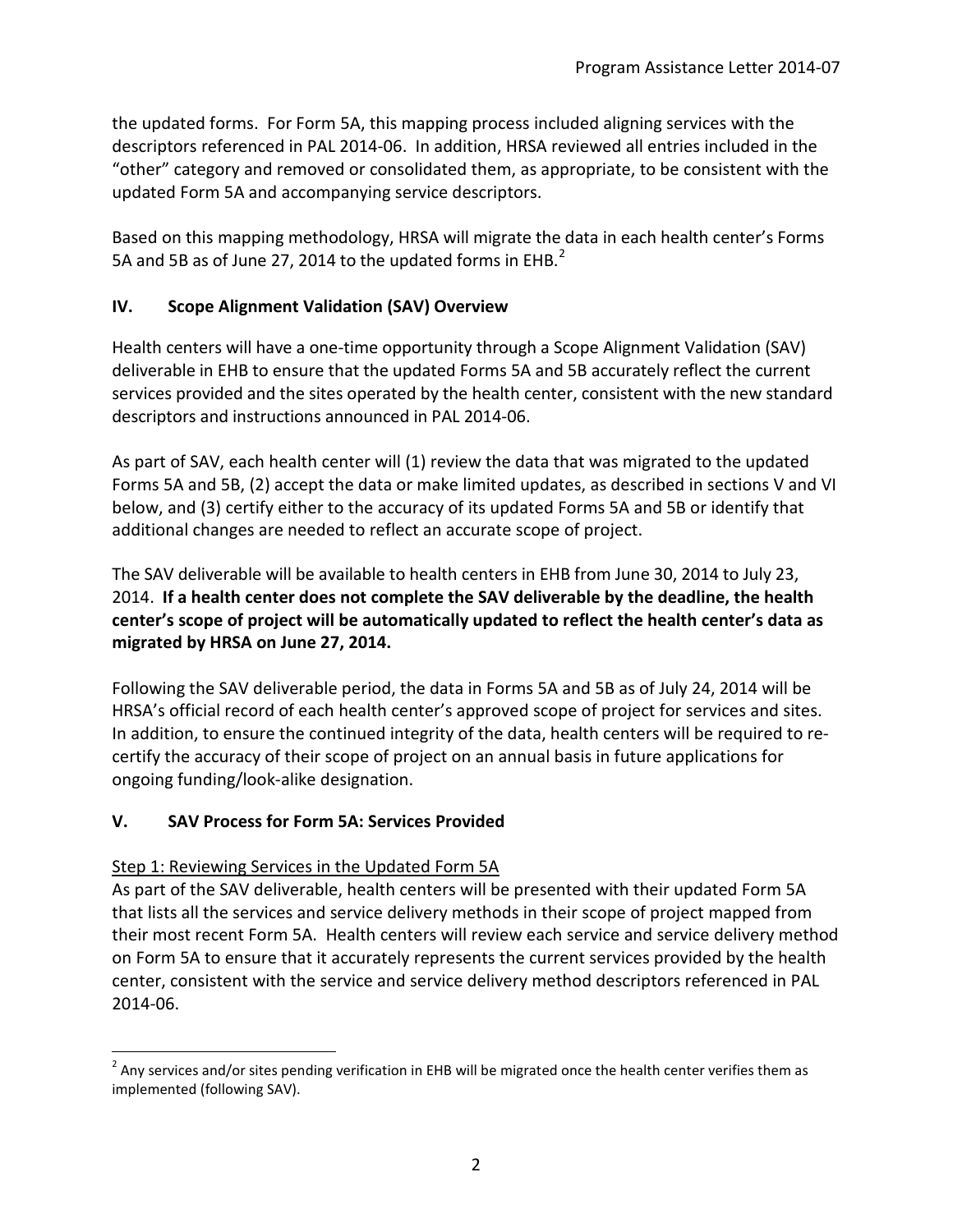## Step 2: Updating Form 5A

Health centers will update, as necessary, Form 5A service delivery methods for each health center service to ensure that the form accurately represents the current services and service delivery methods consistent with PAL 2014-06 resources. The updates allowable during SAV are described in Table 1 (below). Additional information on allowable updates will be provided in materials accompanying the SAV deliverable in EHB.

| Type of Change in Service Delivery Method            | Allowable during SAV? |
|------------------------------------------------------|-----------------------|
| <b>Required, Additional, and Specialty Services</b>  |                       |
| Shifting services from Column I (Direct) to          | Yes                   |
| Column II (Formal Written Contract/Agreement)        |                       |
| OR from Column II to Column I                        |                       |
| Adding Column I, II and/or III (Formal Written       | Yes                   |
| Referral Arrangement) for a service that is          |                       |
| already available via Columns I and/or II            |                       |
| Deleting Column III for a service that is already    | Yes                   |
| available via Columns I and/or II                    |                       |
| Deleting services from Column I and/or II entirely   | No <sup>3</sup>       |
| to now offer via Column III only                     |                       |
| Adding Column I and/or II for a service that is      | $No^4$                |
| available via Column III only                        |                       |
| <b>Additional and Specialty Services (only)</b>      |                       |
| Deleting Column III for a service only available via | Yes                   |
| Column III                                           |                       |
| Adding a service that has never been recorded        | No <sup>5</sup>       |
| on Form 5A at all                                    |                       |
| Adding psychiatry (for limited circumstances)        | Yes <sup>6</sup>      |

## **Table 1: Summary of Allowable Updates to Form 5A**

<span id="page-2-0"></span> $3$  These updates cannot be made during SAV. A health center must submit a formal Change in Scope request in order to make this type of change.  $\overline{a}$ 

<span id="page-2-1"></span> $<sup>4</sup>$  Ibid.</sup>

<span id="page-2-2"></span> $<sup>5</sup>$  Ibid.</sup>

<span id="page-2-3"></span> $6$  This update is allowable only if psychiatry services are currently being provided and if "Mental Health" is already listed as provided via Column I and/or II on Form 5A as an Additional Service. Prior to the release of *Policy Information Notice (PIN) 2009-02: Specialty Services & Health Centers' Scope of Project*, some health centers may have included psychiatry services under the umbrella of mental health services. Through SAV, HRSA is allowing these health centers to correct their scope of project in EHB to record psychiatry as a separate specialty service, in accordance with PIN 2009-02 and PAL 2014-06.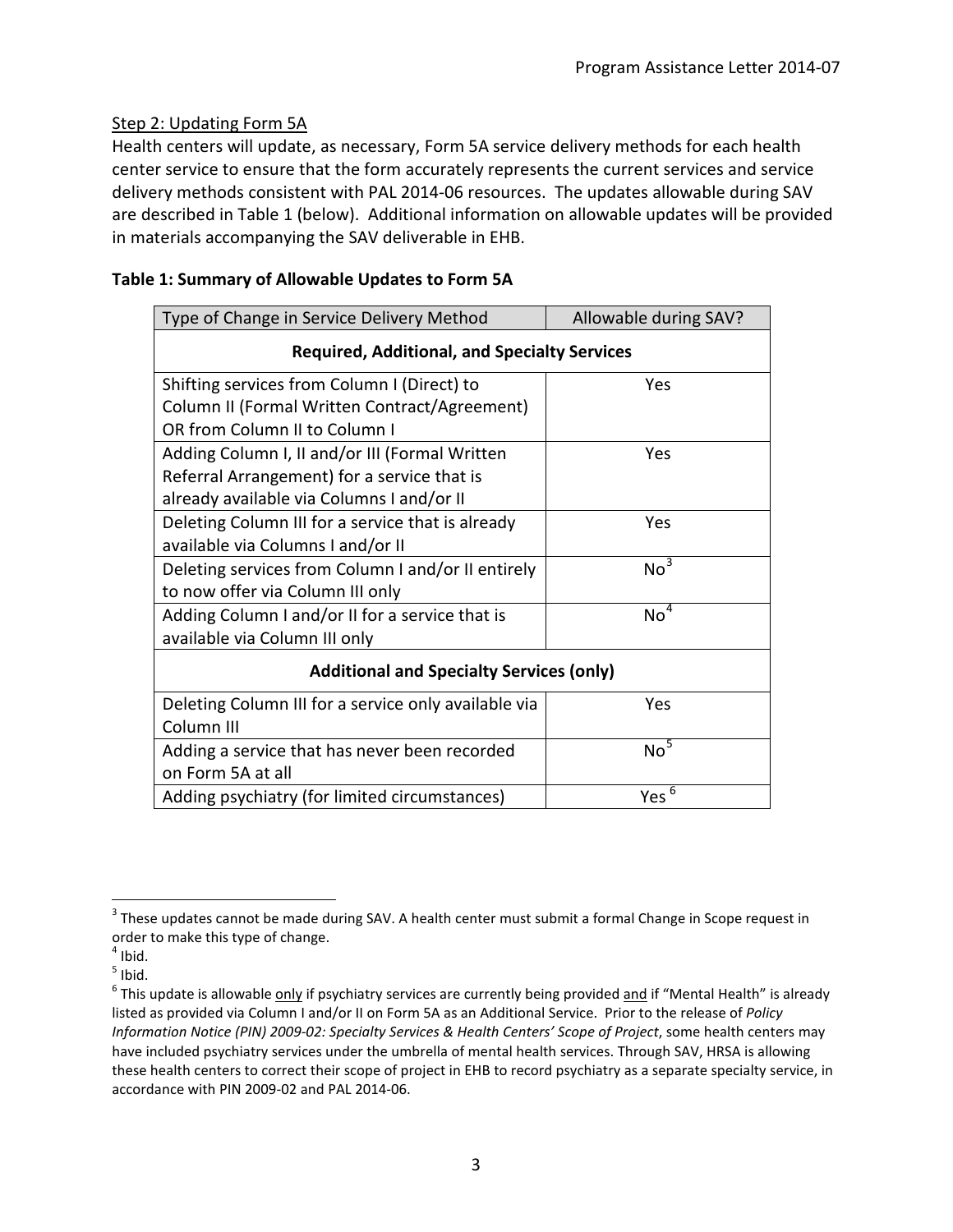## Step 3: Certifying Form 5A

Once the health center has reviewed the service information on Form 5A, and made any allowable updates to the service delivery method, the health center will certify that either the services data is accurate and no further changes are needed, or that the services data is incorrect and additional changes are necessary to ensure the accuracy of the scope of project.

If additional changes are necessary, the health center will be asked to take the following steps:

- a) Certify that further changes are needed.
- b) Select the appropriate option(s): Need to add 5A service(s) and/or Need to delete 5A service(s).
- c) Provide a narrative explaining:
	- Which service(s) need to be added and the corresponding service delivery method(s) that apply, and/or
	- Which service(s) need to be deleted and the corresponding service delivery method(s) that apply.

## **VI. SAV Process for Form 5B: Service Sites**

## Step 1: Reviewing Form 5B

As part of the SAV deliverable, health centers will be presented with a list<sup>[7](#page-3-0)</sup> of the service delivery and administrative sites in their scope of project.<sup>[8](#page-3-1)</sup> Health centers will review the site information to ensure that it accurately represents the current sites operated by the health center.

## Step 2: Updating Form 5B (per site)

Health centers will update, as necessary, certain Form 5B fields consistent with guidance described in PAL 2014-06 to ensure that they accurately represent the health center's current site information, as outlined below:

- Provide information for the new required field FQHC Site Medicare Billing Number Status.
- Provide information for the new optional field FQHC Site National Provider Identification (NPI) Number.
- Update existing information for specified fields consistent with materials accompanying the SAV deliverable in EHB.

Additional information on allowable updates will be provided in materials accompanying the SAV deliverable in EHB.

<span id="page-3-0"></span> $<sup>7</sup>$  Due to past system issues, a health center may have two or more sites in its scope that share the same physical</sup> address. If HRSA has identified matching addresses, they will be grouped together as "potential duplicate" sites in the SAV deliverable. As part of SAV, health centers will identify which of those sites should remain in scope and which is/are considered duplicate(s) to be removed from scope.<br><sup>8</sup> Only those sites officially added to scope will be presented on Form 5B. If a health center identifies a site missing  $\overline{a}$ 

<span id="page-3-1"></span>from its list of sites in SAV, the health center will need to submit a formal CIS request to add the site after the SAV process has been completed.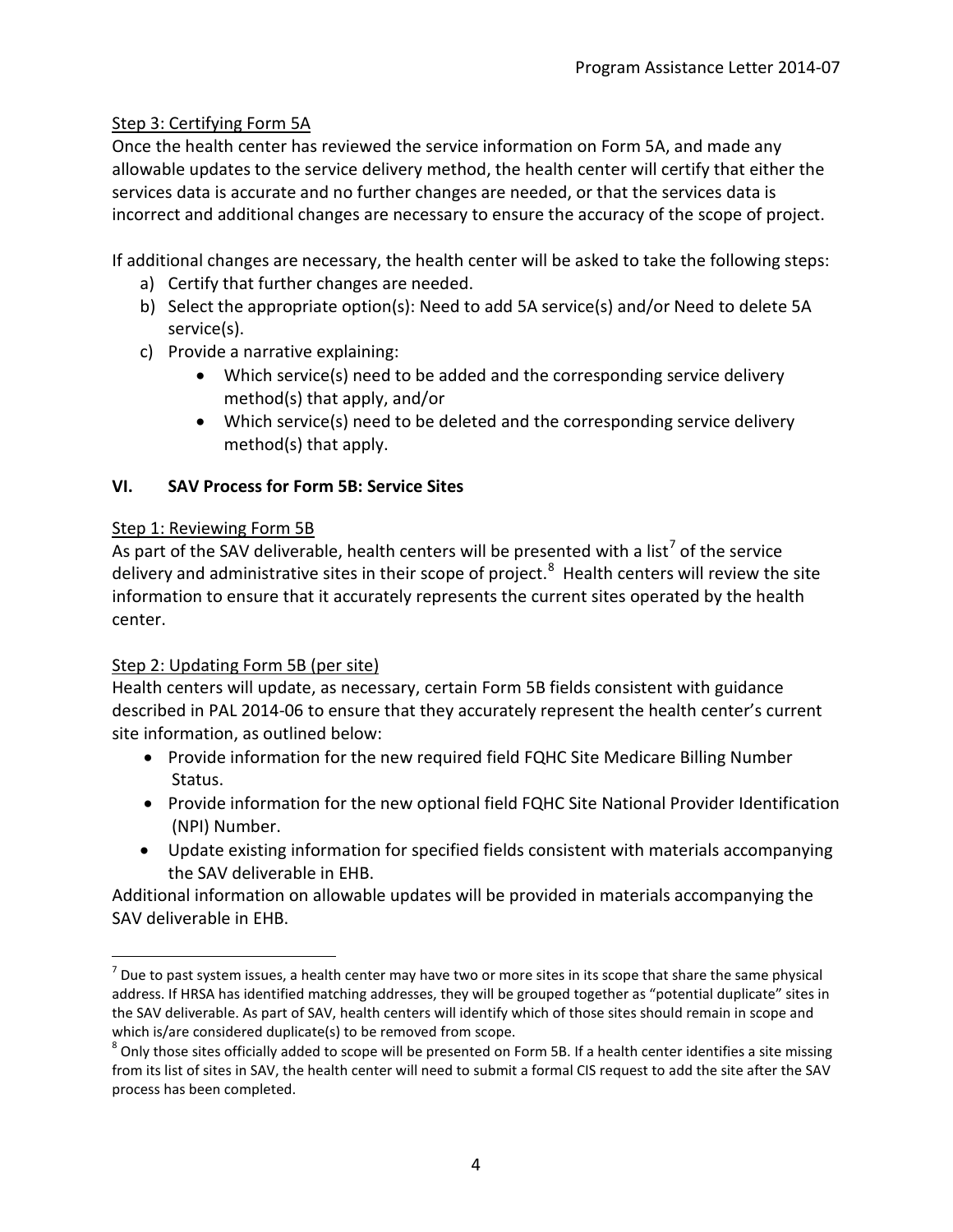# Step 3: Certifying Form 5B (per site)

Once the health center has reviewed the site information on Form 5B, and made any allowable updates, the health center will certify that either no further changes are needed, or that the site data is incorrect and additional changes are necessary to ensure the accuracy of the scope of project. If additional changes are necessary, the health center will be asked to take the following steps:

- a) Certify that further changes are needed.
- b) Select the appropriate option from the following:
	- Need to update 5B Field(s) this site has non-editable 5B field(s) that contain incorrect information<sup>[9](#page-4-0)</sup>; or
	- Site not Active this site is no longer active/providing services as part of the health center's scope of project; or
	- Duplicate Site this site is a duplicate of another site in scope (may be selected even if the site was not identified by EHB as a "potential duplicate").
- c) Provide a narrative explanation.

## **VII. SAV Follow-up**

Based on the data analysis described in section III, HRSA anticipates that the majority of health centers will not need to take any additional action to ensure the accuracy of the scope information on Form 5A and/or Form 5B.

HRSA will review health center SAV submissions and will follow up with health centers that identify scope inaccuracies that could not be addressed through the SAV deliverable. As necessary, HRSA will direct the health center to submit a formal CIS request consistent with current HRSA policy.<sup>[10](#page-4-1)</sup>

## **VIII. Change in Scope Requests**

System changes associated with SAV require that the **EHB Change in Scope (CIS) module be temporarily suspended from June 27, 2014 at 5:00pm ET through July 24, 2014**. Therefore, health centers should consider the following:

- HRSA will continue to review complete CIS requests submitted prior to June 27, 2014 at 5:00pm ET.
- If a health center initiates but does not submit a CIS request (either a new request or in response to a BPHC Change Request) prior to June 27, 2014 at 5:00pm ET, HRSA will move the CIS request to inactive status, and the health center will need to initiate a new CIS request following the SAV deliverable deadline.

<span id="page-4-0"></span> $9$  For example, if a physical site address appears incorrect or incomplete (such as a typo or a missing/incorrect suite number), the health center should select "Need to update 5B Field(s)" and specify the correction needed.  $\overline{a}$ 

<span id="page-4-1"></span> $10$  Health centers are reminded to review PIN 2008-01 as a reference for site definitions and criteria for submitting a formal change in scope request.